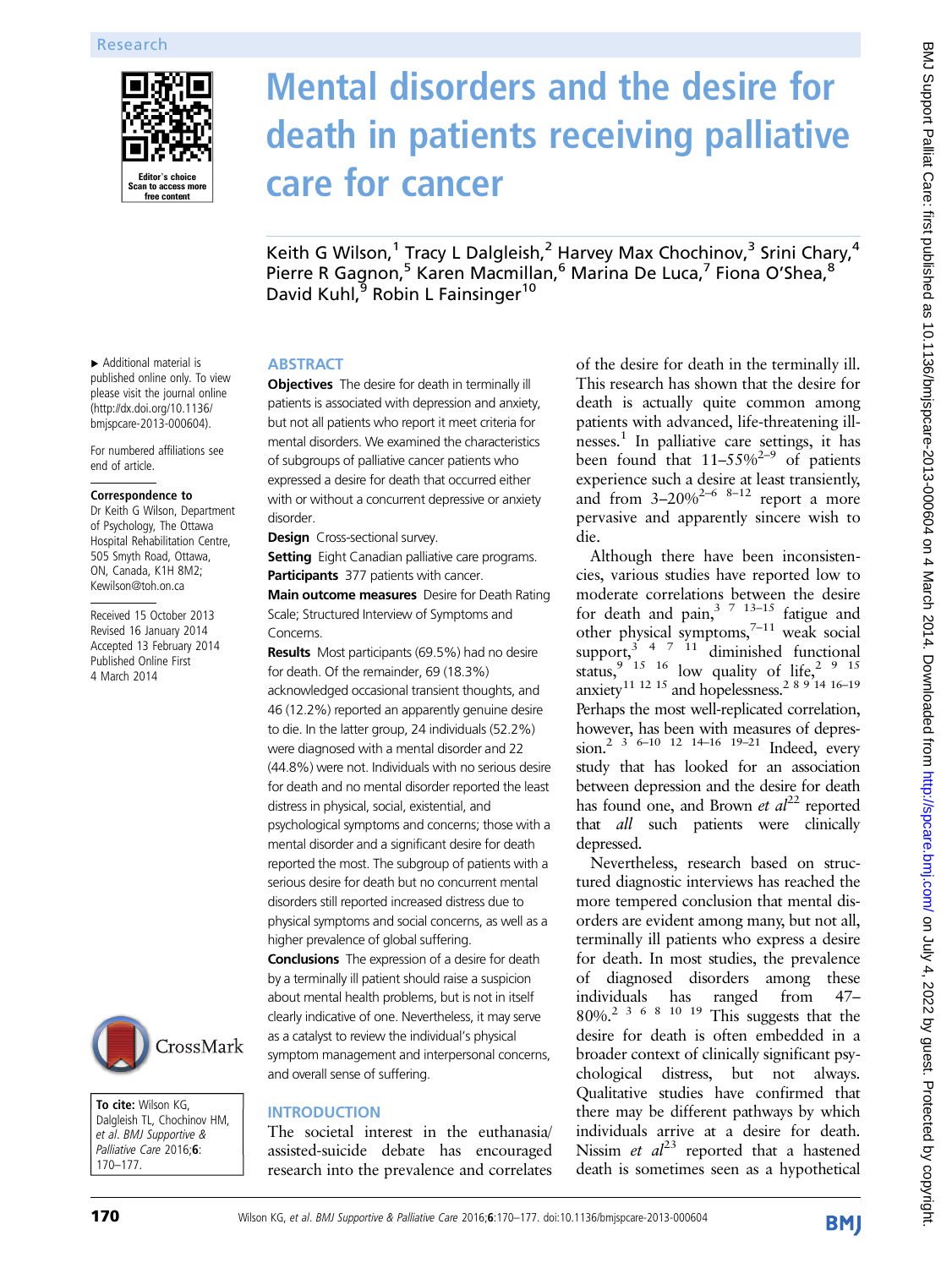exit strategy that could forestall an anticipated experience of suffering. For some patients, however, this desire is not hypothetical at all, but real and immediate. Even in these cases, Nissim et  $al^{23}$  identified a dichotomy; for some, the desire for death is an expression of despair, whereas for others it is a manifestation of letting go. In the present study, we hypothesize that the former pathway may be more characteristic of those patients who also have significant psychological disorders, whereas the latter pathway may be more likely among those who are not necessarily clinically anxious or depressed, but who have reached a stage of illness at which they are ready for death to come. Our main goal, therefore, is to examine the characteristics of patients with advanced cancer whose desire for death is embedded in these two different pathways: either with or without a concurrently diagnosed mental disorder.

#### **METHODS**

## Study design

This project is a secondary analysis of data from the Canadian National Palliative Care Survey (NPCS), a multicentre, cross-sectional study of patients receiving palliative care for cancer. NPCS interviews were conducted between May 2001 and March 2003.

#### Sample

A detailed description of the recruitment procedures and demographic characteristics of the NPCS participants are reported in previous publications.24 25 Participants were recruited from among consecutive admissions to inpatient palliative care units, hospital consultation services, or home care. Inclusion criteria included that: (1) the patient had a diagnosis of cancer and had been informed of the prognosis; (2) a palliative care clinician estimated that survival duration was under 6 months; (3) the patient was deemed to be cognitively competent and medically stable enough to participate in the interview and (4) the patient could converse in English or French.

A total of 377 patients provided complete information regarding the desire for death and details relevant to the diagnosis of depression and anxiety disorders. An earlier NPCS report addressed the overall prevalence of mental disorders. $2^6$  As yet, however, there has not been an explicit focus on the co-occurrence of these disorders with the desire for death.

#### Procedure

Patients were interviewed by professional staff who conducted face-to-face, semistructured interviews. The interviewers all had previous clinical experience in palliative care nursing, psychology, social work, or education. They were trained in the specific interview protocol at a central two-day workshop before recruitment began.

#### Ethics

The protocol was approved by the research ethics boards of all institutions involved, including: Memorial

University of Newfoundland Human Investigation Committee; Centre hospitalier universitaire de Québec, comité d'éthique de la recherche; The Ottawa Hospital Research Ethics Board; SCO Health Service Research Ethics Board; The Ottawa Institute for Rehabilitation Research and Development Research Ethics Committee; University of Manitoba Health Research Ethics Board; University of Saskatchewan Advisory Committee on Ethics in Behavioural Science Research; Alberta Cancer Board Research Ethics Committee; University of Alberta Health Research Ethics Board (B: Health Research); Caritas Health Group Research Steering Committee; British Columbia Cancer Agency Research Ethics Board; Kelowna General Hospital Institutional Research Review Committee; University of British Columbia Providence Health Care Research Ethics Board. All patients provided written informed consent prior to participation.

#### Measures

#### Demographic and social characteristics

The interview began by reviewing basic demographic characteristics. It then proceeded to cover a range of issues associated with the individual's experience of various physical and psychological problems.

#### Structured Interview of Symptoms and Concerns

The Structured Interview of Symptoms and Concerns  $(SISC)^{27}$  assesses end-of-life issues through the use of single-item screening that covers common physical symptoms (six items: general malaise, pain, drowsiness, nausea, weakness, breathlessness), social concerns (four items: social isolation, interpersonal communication problems, self-perceived burden to others, financial difficulties), existential issues (six items: spiritual crisis, difficulty accepting, general dissatisfaction with life, loss of dignity, loss of resilience, loss of control), and mentalhealth problems (four items: anxiety, depressed mood, loss of interest or pleasure in activities, and hopelessness). Two additional items assess the overall sense of suffering and the desire for death.

Each item on the SISC begins with a structured lead question into the presence of a particular symptom or concern. This is followed by questions probing into the severity of the issue, which is then rated by the interviewer on a seven-point scale (anchored at 0=no problem and 6=an extremely severe problem). For each symptom or concern, a score=3 represents a 'moderate' level of severity, and is the threshold at which the symptom or concern has been identified by the participant as a significant problem. This threshold has been used in previous research to identify the prevalence of clinically significant problems in particular areas.3 25 28 29

#### Depression and anxiety disorders

Depression and anxiety disorders were assessed with the SISC mental health questions in conjunction with items drawn from the Primary Care Evaluation of Mental Disorders clinician interview guide (PRIME-MD).<sup>30</sup> The PRIME-MD is based on the diagnostic criteria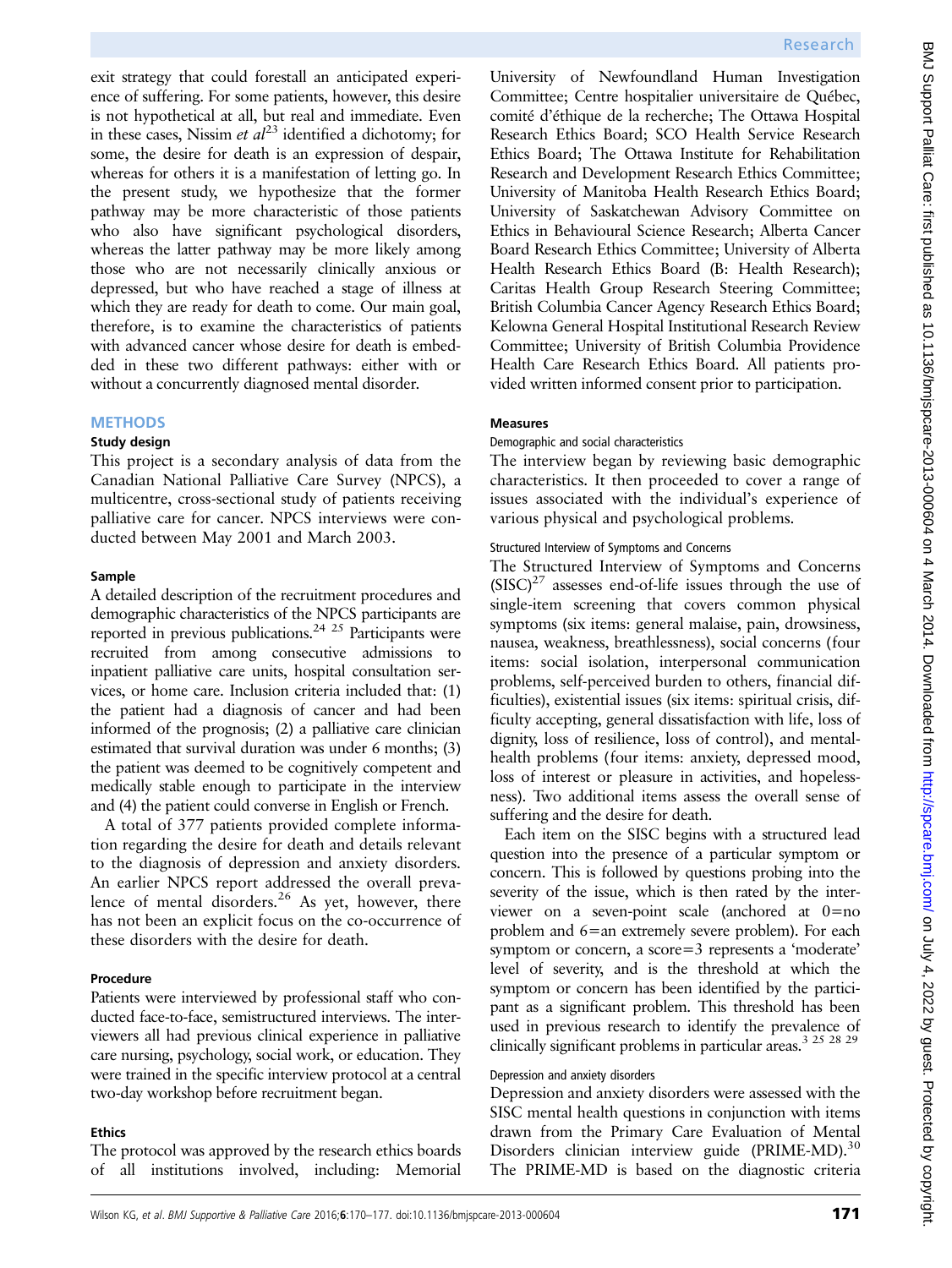outlined in the Diagnostic and Statistical Manual of *Mental Disorders, fourth edition (DSM-IV)*,  $31$  and provides a quick screening method for a range of discrete diagnoses. The present modification involved the substitution of the original PRIME-MD screening questions for depressed or hopeless mood, loss of interest or pleasure in activities, and anxiety, with corresponding items from the SISC. The SISC approach provides a more in-depth discussion of these issues, and ensures that the symptom ratings adhere to severity thresholds specified in the DSM-I $\overline{V}^{32}$  The remaining symptom criteria for each disorder were retained from the PRIME-MD interview, which allowed for the diagnosis of major depression, major depression in partial remission, minor depression, dysthymia, panic disorder, generalised anxiety disorder, anxiety disorder not otherwise specified and anxiety disorder secondary to a general medical condition.26

## Desire for death

The SISC lead question for the desire for death asked, 'Do you ever wish that your illness would progress more quickly so that your suffering could be over sooner?' If the participant responded affirmatively, follow-up questions included: 'Do you ever wish for death?' 'How often do you feel this way?' 'Is it quite constant, or are there times when you do not feel that way?' 'Do you pray for death to come soon?'

The lead and follow-up questions were derived from those reported by Chochinov et al.<sup>3</sup> As with other SISC items, the desire for death was rated on a 0 (no desire for death) to 6-point (extreme) scale, with a rating of 3='moderate' corresponding to the respondent's having 'a genuine desire for early death that is reported to be consistent over time, but he/she is not consumed with the prospect'. This cut-off has been used in previous research to identify individuals with a 'serious and pervasive' desire to die.<sup>2 5 6 8 10 11 19</sup>

## Analysis

SPSS statistical software package (V.18) was used for all analyses. Many of the distributions for individual SISC items, including the desire for death, were positively skewed, indicating that most participants

reported minimal difficulties in those areas. For some analyses, therefore, the SISC scores are categorised with regard to whether the participant indicated that the symptom or concern was a significant problem (ie, scores  $\geq$ 3). The SISC data for these individual symptoms and concerns were then analysed using a nonparametric approach. In order to provide a broader perspective, however, we also computed subscale scores by summing the original item ratings within the a priori dimensions of physical symptoms, social concerns, existential issues and psychological problems.<sup>25</sup>

We first examined the prevalence of the desire for death in the entire sample at the different severity levels. Participants were then classified into two groups scoring either above or below the cut-off on the desire-for-death rating scale. Preliminary analyses were undertaken to compare these two groups, and are reported in online supplementary table S1.

Next, participants were divided further into subgroups of individuals who either did, or did not, meet DSM-IV diagnostic criteria for a depressive or anxiety disorder. These four groups were then compared, using analyses of variance for continuous variables and  $\chi^2$  analyses for categorical.

## **RESULTS**

## Sample characteristics

The 377 participants included 169 males (44.8%). The mean age of participants was 67.2 years (SD=12.9), and the median survival duration until death was 63 days. The majority of participants were Caucasian (94.4%). There were 91 (24.1%) participants who met criteria for an anxiety or depressive disorder.

## Prevalence of the desire for death

The distribution of scores on the desire-for-death rating scale is shown in table 1. Although the majority of participants (69.5%) had no desire for death, there were 115 (30.5%) individuals who experienced at least an occasional wish to die (scores  $\geq$ 1). Of this group, 46 (12.2% of the entire sample) participants

Table 1 Distribution of scores on the desire-for-death rating scale (n=377)

| Desire for death<br>score | <b>Description</b>                                                                                                                      | Number of<br>patients | $\%$ |
|---------------------------|-----------------------------------------------------------------------------------------------------------------------------------------|-----------------------|------|
| $\Omega$                  | No desire for death                                                                                                                     | 262                   | 69.5 |
|                           | Minimal—eg, only occasionally has fleeting thoughts                                                                                     | 38                    | 10.1 |
| $\overline{2}$            | Mild—eg, sometimes feels he/she would like an early death, but not always                                                               | 31                    | 8.2  |
| 3                         | Moderate—eg, has a genuine desire for early death that is reported to be consistent over time, but is<br>not consumed with the prospect | 11                    | 2.9  |
| 4                         | Strong—eg, most of the time feels a pervasive wish for death to come soon                                                               | 14                    | 3.7  |
| 5                         | Severe—eg, almost all of the time has a strong desire for death to come; prays for death                                                | 9                     | 2.4  |
| 6                         | Extreme—eq, constant strong desire for death to come soon; thinks of little else; often prays for<br>death                              | 12                    | 3.2  |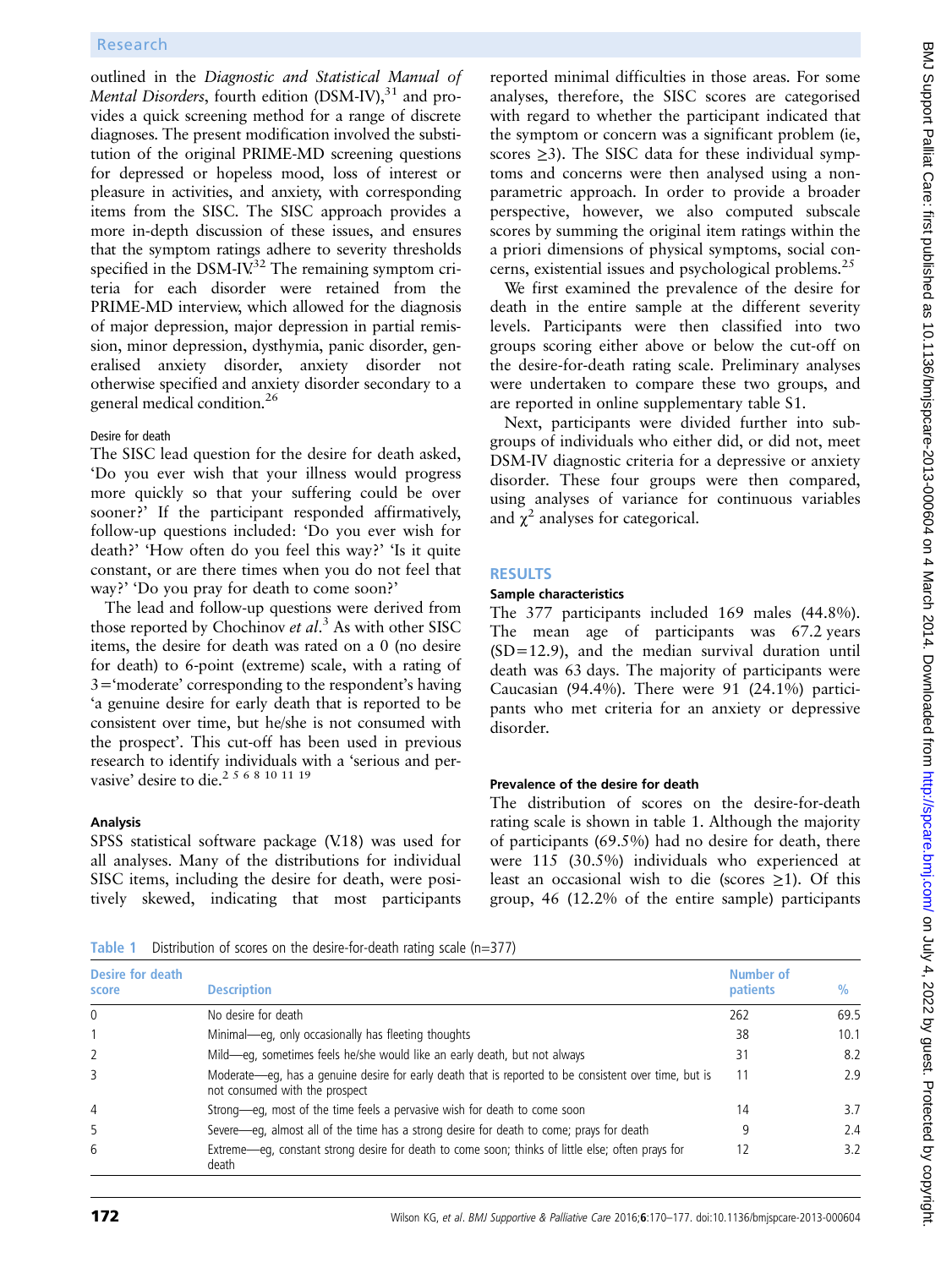received moderate-to-extreme scores, and are considered to have had a serious desire for death.

#### Prevalence of mental disorders

Psychological disorders were more common among those with a serious desire for death ( $p<0.001$ ). Of the 46 participants in this group, 24 (52.2%) met DSM-IV criteria for either depression (n=8), an anxiety disorder (n=1), or both (n=15), whereas  $22$ (47.8%) did not. Of the participants with no significant desire for death (n=331), 67 (20.2%) met criteria for a mental disorder and 264 (79.8%) did not. Thus, the participants with a serious desire for death were about 2.5 times more likely to be diagnosed with a psychological disorder.

## Mental disorders and the desire for death

We then examined the demographic characteristics and symptom profiles among four groups of participants who varied in the presence/absence of a DSM-IV disorder, as well as in the presence/absence of a serious desire for death.

There were no significant differences between the four groups in gender, marital status, living arrangement, education and median survival duration, ps>0.19. However, they differed with respect to age, F  $(3, 373)=4.14$ ,  $p=0.007$ . Participants with a mental disorder but no significant desire for death  $(M=63.2 \text{ years}, SD=13.1)$  were younger than those with no disorder, either with a serious desire for death  $(M=72.6 \text{ years}, SD=11.3)$  or without  $(M=68.0 \text{ years},$  $SD=12.9$ ), ps < 0.04. Participants with a diagnosed disorder and a serious desire for death (M=65.0 years,  $SD=11.0$ ) did not differ from any of the other groups.

The rates of problematic symptoms and concerns are shown in table 2. On the total subscale scores, there were overall differences on each of the physical, F(3,373)=17.95, p<0.001, social-relational, F(3,373)  $=11.10$ , p<0.001, existential, F(3,373)=17.60, and psychological, F(3,373)=88.15, p<0.001, dimensions. At the level of individual symptoms and concerns, there were group differences in 18 of 20 comparisons ( $ps < 0.008$ ), as well as in the global of experience of suffering ( $p < 0.001$ ).

Pairwise posthoc comparisons were conducted to identify the specific contrasts that accounted for these overall effects. They revealed that individuals with no mental disorder and no significant desire for death had lower scores on all four SISC subscales than both groups of patients with mental disorders (ps<0.001).

Not surprisingly, the two groups diagnosed with mental disorders also had more severe psychological symptoms than patients who reported a serious desire for death in the absence of a disorder ( $ps < 0.001$ ). The latter group also had lower existential distress than those who had a desire for death and a mental disorder (p<0.001), but they were similar in this regard to those who had a mental disorder alone  $(p>0.10)$ . These three groups (ie, serious desire for death with a disorder, serious desire for death without a disorder, no serious desire for death with a disorder) did not differ from one another on the subscale scores for physical symptoms or social concerns (ps>0.094).

When the two groups with mental-health diagnoses were compared, those with a significant desire for death were found to have more severe difficulties in the existential and psychological domains (ps<0.001).

The last pairwise contrast involved comparisons of patients with or without a serious desire for death who did not meet diagnostic criteria for an anxiety or depressive disorder. This is an important comparison because it examines the profile of individuals who express a desire for death that is independent of a concurrent mental health problem. Indeed, these groups did not differ in their total score ratings for either psychological or existential issues (ps>0.34). However, individuals with a serious desire for death did report more severe physical symptoms  $(p=0.01)$  and more distress around social concerns ( $p < 0.001$ ). Of the individual problems, a greater percentage of those with a desire for death reported ongoing difficulty with the physical symptoms of general malaise, drowsiness, weakness and breathlessness ( $ps < 0.05$ ), as well as with the social concerns of isolation and self-perceived burden to others (ps<0.01).

A final analysis was undertaken of the ratings on the single item that inquired about the participant's global level of suffering. The proportion of patients with high levels of suffering was greatest among the group with a concurrent mental disorder and a serious desire for death. Over 83% of these patients suffered to a clinically important degree, which was significantly greater than each of the other groups ( $ps < 0.003$ ). Those with neither a serious desire for death nor a mental disorder suffered the least  $(13.6\%; \text{ps} < 0.003)$ . The remaining two groups had comparable overall rates of suffering (44.8% for no serious desire for death and a mental disorder versus 40.9% for a serious desire for death and no mental disorder;  $p=0.43$ ).

## **DISCUSSION**

In the first part of this study, we found that 30.5% of the participants experienced a desire for death at least transiently, with 12.2% reporting a more serious desire that was rated as an apparently genuine wish. Both prevalence estimates are within the ranges reported by previous investigators. $2-12$  We also found that 52% of those with a serious desire for death met diagnostic criteria for a depressive or anxiety disorder. As in previous research based on diagnostic interviews,  $2^{2}$ <sup>3 8 10 19</sup> mental disorders were much more prevalent among those with a serious desire for death than those without. Therefore, the expression of a desire for death by a terminally ill patient should raise a suspicion about mental health problems; by itself, however, it is not definitively diagnostic of one.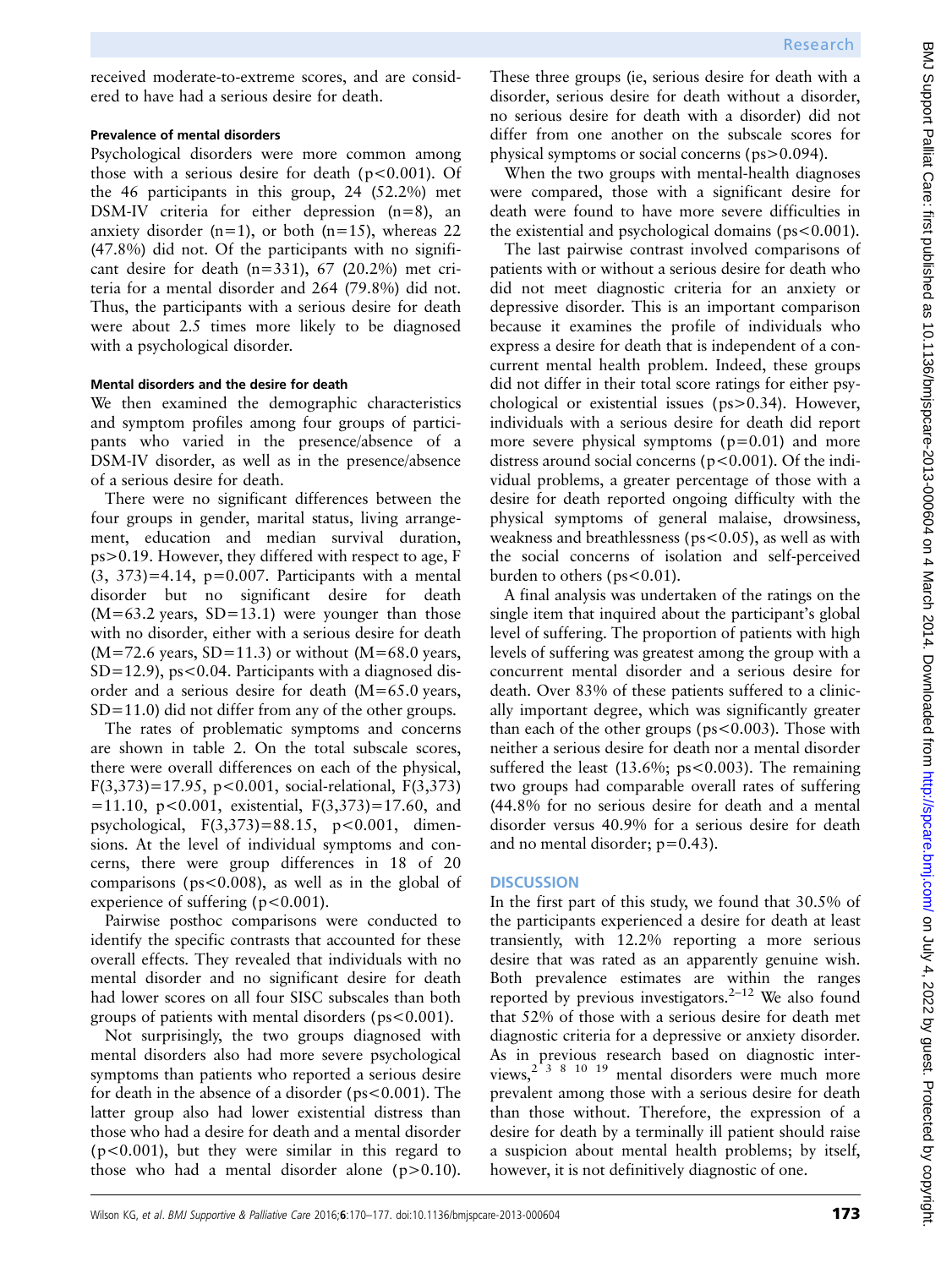|                              | Table 2 Symptoms and concerns reported by participants with or without a serious desirefor death, broken down by the presence or |  |  |  |  |  |  |  |
|------------------------------|----------------------------------------------------------------------------------------------------------------------------------|--|--|--|--|--|--|--|
| absence of a mental disorder |                                                                                                                                  |  |  |  |  |  |  |  |

|                            | No serious desire for death (n=331) |                 | Serious desire for death (n=46) |                 |         |  |
|----------------------------|-------------------------------------|-----------------|---------------------------------|-----------------|---------|--|
| <b>Symptom or concern</b>  | No disorder (n=264)                 | Disorder (n=67) | No disorder (n=22)              | Disorder (n=24) | p Value |  |
| Physical problems          |                                     |                 |                                 |                 |         |  |
| General malaise            | 89 (33.7)                           | 37 (55.2)       | 14 (63.6)                       | 18 (75.0)       | < 0.001 |  |
| <b>Drowsiness</b>          | 65 (24.6)                           | 30 (44.8)       | 12 (54.5)                       | 14 (58.3)       | < 0.001 |  |
| Nausea                     | 31(11.7)                            | 18 (26.9)       | 6(27.3)                         | 9(37.5)         | < 0.001 |  |
| Weakness                   | 140 (53.0)                          | 43 (64.2)       | 17(77.3)                        | 22 (91.7)       | < 0.001 |  |
| <b>Breathlessness</b>      | 65 (24.6)                           | 17(25.4)        | 8(36.4)                         | 8(33.3)         | 0.54    |  |
| Pain                       | 74 (28.0)                           | 33 (49.3)       | 7(31.8)                         | 13 (54.2)       | 0.001   |  |
| Total (M, SD)              | 9.3(5.6)                            | 13.2(6.7)       | 13.3(6.1)                       | 16.4(5.1)       | < 0.001 |  |
| Social-relational concerns |                                     |                 |                                 |                 |         |  |
| Social isolation           | 12(4.5)                             | 17(25.4)        | 7(31.8)                         | 8(33.3)         | < 0.001 |  |
| Communication problem      | 2(0.8)                              | 2(3.0)          | 2(9.1)                          | 2(8.3)          | 0.007   |  |
| Burden to others           | 53 (20.1)                           | 24 (35.8)       | 10 (45.5)                       | 11(45.8)        | 0.001   |  |
| Financial problem          | 20(7.6)                             | 12 (17.9)       | 1(4.5)                          | 1(4.2)          | 0.04    |  |
| Total (M, SD)              | 2.2(2.4)                            | 4.4(3.8)        | 4.8(3.6)                        | 5.0(4.3)        | < 0.001 |  |
| Existential issues         |                                     |                 |                                 |                 |         |  |
| Loss of resilience‡        | 19(3.8)                             | 8(12.1)         | 2(9.1)                          | 13 (54.2)       | < 0.001 |  |
| Loss of dignity            | 9(3.4)                              | 9(13.4)         | 2(9.1)                          | 5(20.8)         | 0.001   |  |
| Loss of control            | 5(1.9)                              | 9(13.4)         | 3(13.6)                         | 8(33.3)         | < 0.001 |  |
| Spiritual crisis‡          | 4(1.5)                              | 5(7.5)          | 1(4.8)                          | 1(4.2)          | 0.07    |  |
| Difficulty accepting       | 17(6.4)                             | 9(13.4)         | 1(4.5)                          | 6(25.0)         | 0.007   |  |
| Dissatisfaction with life  | 7(2.7)                              | 8(11.9)         | 1(4.5)                          | 3(12.5)         | 0.006   |  |
| Total (M, SD)              | 1.9(2.4)                            | 4.7(3.8)        | 3.0(2.9)                        | 7.7(6.3)        | < 0.001 |  |
| Psychological difficulties |                                     |                 |                                 |                 |         |  |
| Anxiety                    | 10(3.8)                             | 29 (43.3)       | 0(0.0)                          | 18 (75.0)       | < 0.001 |  |
| Depression                 | 7(2.7)                              | 29 (43.3)       | 0(0.0)                          | 16(66.7)        | < 0.001 |  |
| Loss of interest/pleasure* | 10(3.8)                             | 27 (40.9)       | 2(9.1)                          | 14 (58.3)       | < 0.001 |  |
| Hopelessness <sup>+</sup>  | 4(1.5)                              | 21(31.3)        | 3(13.6)                         | 14 (58.3)       | < 0.001 |  |
| Total (M, SD)              | 1.9(1.9)                            | 7.8(3.9)        | 2.9(2.4)                        | 11.5(4.6)       | < 0.001 |  |
| Global considerations      |                                     |                 |                                 |                 |         |  |
| Suffering                  | 36 (13.6)                           | 30 (44.8)       | 9(40.9)                         | 20 (83.3)       | < 0.001 |  |

Table entries are n (%) of participants who endorsed specific symptoms or concerns at a moderate-to-extreme level; p values are based on  $\chi^2$  tests for individual symptoms and concerns and one-way analyses of variance for total scores. Total scores refer to the mean of the summed item ratings within each of the physical, social-relational, existential and psychological dimensions.

\*One patient with missing data.

†Two patients with missing data.

In the terminology of Nissim *et al*,<sup>23</sup> we considered that the desire for death among patients with a concurrent mental disorder was more likely to represent an 'expression of despair' rather than a 'manifestation of letting go'. As such, it was possible that patients who arrived at the desire for death via this pathway would differ in other clinically relevant ways from patients with no concurrent mental health problem. In this context, there were several major findings. First, it was evident that patients who had neither a serious desire for death nor a mental disorder were experiencing the least problematic course of illness. They differed from patients with concurrent mental disorders in all dimensions of symptoms and concerns, and also experienced less physical and social distress than those with a serious desire for death in

the absence of a disorder. Hence, this group appears to have been coping well and achieving optimal palliative care outcomes. Importantly, this was also the largest group in the study, comprising 70% of the participants.

The psychological items of the SISC provided the initial basis for screening for the core symptoms of the depressive and anxiety disorders. It was to be expected, therefore, that individuals diagnosed with these disorders would report greater psychological distress than those who were not, even if the latter group expressed a significant desire for death. This was indeed found. However, a second major finding was that patients with a serious desire for death and a concurrent mental disorder were experiencing the most difficult course of illness. The extent of their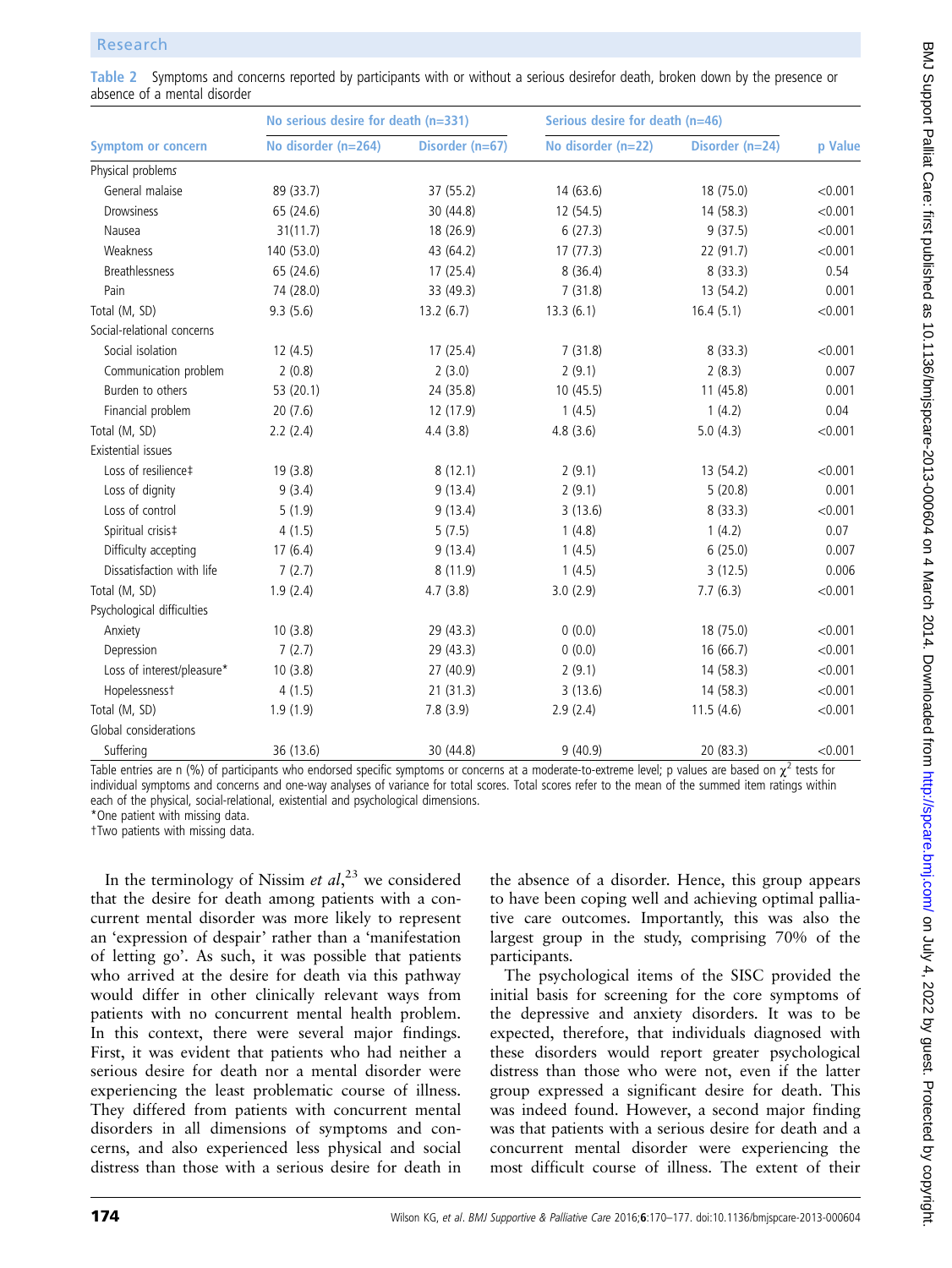psychological and existential distress was greater than that of all other groups, including those with a mental disorder but no significant desire for death. They also had the most pervasive experience of suffering.

Apart from more severe psychological symptoms, patients with a mental disorder but no serious desire for death were similar to those with a desire for death but no mental disorder on the existential, social, and physical symptom dimensions. They also had similar rates of global suffering. They were younger, however. An association between younger age and psychological distress has been noted in other research, including previous reports from the NPCS.<sup>25 26 28 29</sup> It may be that younger individuals experience a more acute sense of untimely death that presents a risk for depression and anxiety, $2^6$  have less developed coping strategies for dealing with death, have more concern about the welfare of dependants, or are simply more willing to disclose psychological problems.<sup>26 28 33</sup>

In some respects, the most important findings involve comparisons between the two subgroups of patients who had no concurrent mental disorders. A concern about the desire for death in the context of euthanasia or assisted suicide requests is that depression and anxiety may result in cognitive distortions, perhaps transitory, that bias the decision to end one's life.<sup>3</sup> Presumably, this bias is absent among those who have no particular mental health concerns. Another central finding, therefore, is that patients with a serious desire for death in the absence of a disorder still reported a higher degree of physical symptom distress and were more likely to endorse a sense of suffering. They were also more likely to acknowledge difficulties with social isolation and to feel like a burden to others. Interestingly, these social constructs figure prominently in a new 'interpersonal' theory of suicidal behavior,  $34$  which apparently has some applicability to medical populations. $35$  The present findings suggest that it is perhaps relevant to the desire for death in the terminally ill as well.

Although we initially regarded a serious desire for death in the absence of a mental disorder as a 'manifestation of letting go' rather than an 'expression of despair', it appears that this desire is, nevertheless, embedded in a more complex clinical presentation. Thus, even when a formal mental disorder has been ruled out, a patient's report of a desire for death may serve as a catalyst to review physical symptom management, interpersonal concerns, and the overall sense of suffering.

There are several limitations to the study that must be noted. First, it was conducted as a secondary analysis of an existing dataset. Although the measures are appropriate to the purpose, dividing the sample into four subgroups, each with or without significant symptoms and concerns, resulted in small numbers of participants for some comparisons. Moreover, all the patients were receiving palliative care for cancer, and the prevalence

of mental disorders and the desire for death may be different in other patient groups. A third limitation is that the study addresses patients' experience of the desire for death rather than direct requests for euthanasia or assisted suicide. Although participants in the NPCS were asked about their interest in receiving a physicianhastened death, only 22 individuals reported a readiness to end their lives in this way. $24$  This group was considered too small to subdivide on the basis of mental disorders. As we reported elsewhere, most (83%) patients with an interest in receiving euthanasia also had a serious desire for death. Conversely, however, only 39% of those with a serious desire for death would have opted for euthanasia, at least at the time of the interview. Thus, the desire for death and the desire for euthanasia are not synonymous, $1^{36}$  and it is possible that they have differing associations with mental disorders.

Levene and Parker $37$  reviewed 21 studies pertaining to depression among people who have made explicit requests for euthanasia or assisted suicide. They concluded that in The Netherlands and the US State of Oregon, which permit these practices in some circumstances, 8–47% of patients who make such requests have high levels of depression. It is unclear, however, whether this rate is elevated in comparison with other patients with terminal illness. Moreover, even when depression is present, it is uncertain whether it is actually critical in either motivating the requests or in rendering the patients incompetent to make them. In The Netherlands, it has been found consistently that depressed patients are more likely to have their requests refused,  $38-40$  suggesting that practitioners do appreciate the role of potentially treatable psychological problems.

There may be a paradox, however. Jurisdictions that permit euthanasia or physician-assisted suicide usually justify these practices as a way of providing relief from 'unbearable suffering'.<sup>41 42</sup> Our results suggest that the experience of suffering is much more prevalent among those terminally ill individuals who have concurrent psychological disorders; yet in The Netherlands, these patients are apparently less likely to have their requests granted. Perhaps there is considerable societal acceptance of euthanasia as a way to assist patients in letting go at the end of life, but more hesitation when it is used to relieve their expression of despair. It may also be that healthcare providers make a distinction between despair that may or may not be remediable. Although these two pathways to the desire for death are distinct conceptually, in practice they may not be mutually exclusive.

# Author affiliations

<sup>1</sup>Department of Psychology, The Ottawa Hospital Rehabilitation Centre, Ottawa, Ontario, Canada 2 Department Psychology, University of Ottawa, Ottawa, Ontario, Canada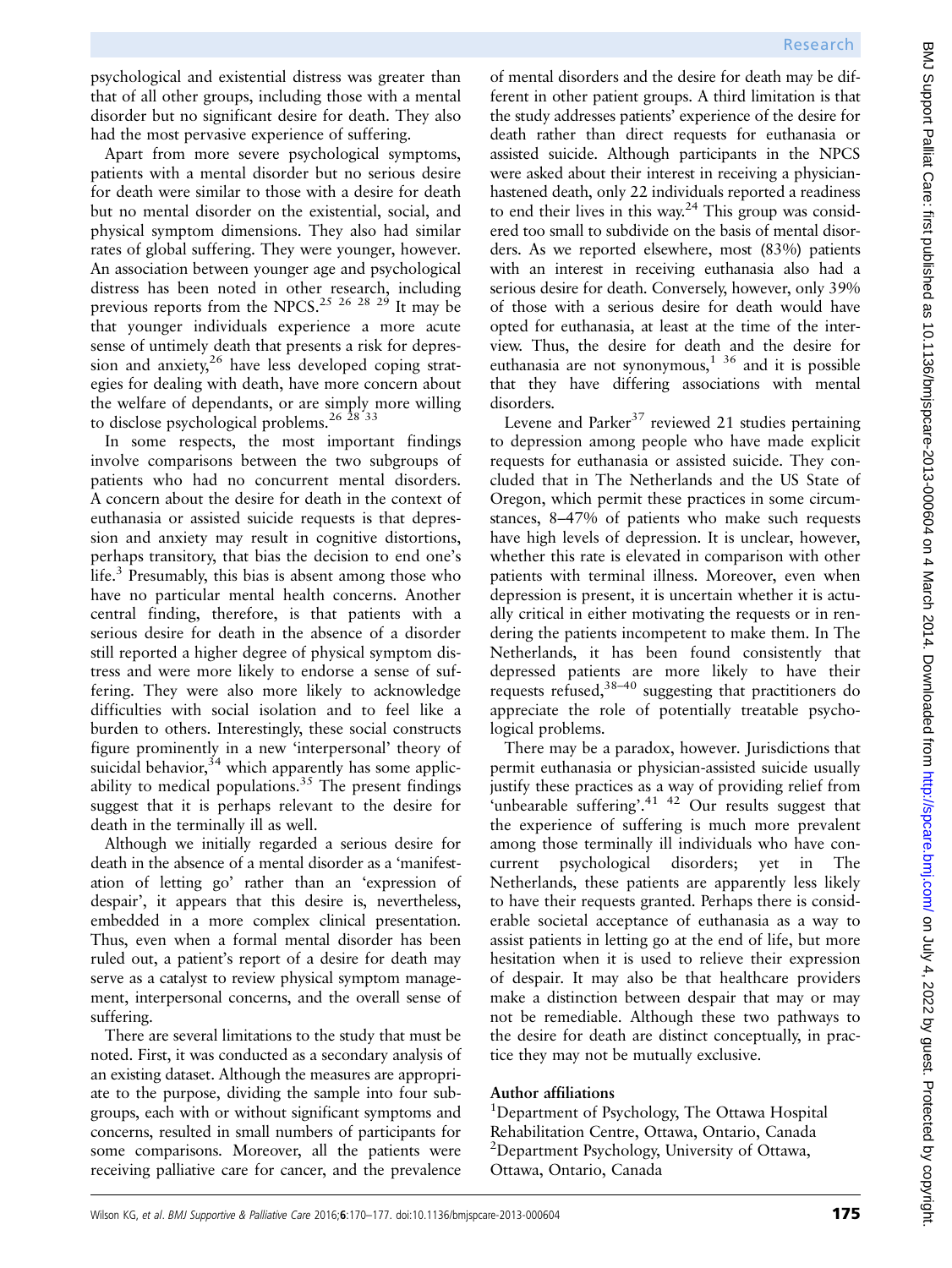## Research

<sup>3</sup>Department of Psychiatry, University of Manitoba, Winnipeg, Manitoba, Canada

4 Department of Oncology, University of Calgary, Calgary, Alberta, Canada

<sup>5</sup>Faculty of Pharmacy, Université Laval, Québec, Québec, Canada

6 Grey Nuns Community Hospital, Covenant Health, Edmonton, Alberta, Canada

<sup>7</sup>Department of Psychiatry, University of British Columbia—Okanagan, Kelowna, British Columbia, Canada

8 Dr H. Bliss Murphy Cancer Centre, St. John's, Newfoundland and Labrador, Canada

<sup>9</sup>Department of Family Practice, University of British Columbia, Vancouver, British Columbia, Canada <sup>10</sup>Division of Palliative Care Medicine, Department of Oncology, University of Alberta, Edmonton, Alberta, Canada

Acknowledgements The authors would like to acknowledge the contribution of the late Dr Pierre Allard, who collaborated in the study design and data collection.

Contributors KGW designed the study, obtained ethics approval, conducted analyses, drafted the paper, and is guarantor. TLD undertook data cleaning and analyses, and drafted the paper. HMC designed the study, obtained ethics approval, collected data, and revised the draft paper. SC, PRG, KM, MDL, FOS, DK, and RLF obtained ethics approval, collected data, and revised the draft paper.

Funding The Canadian National Palliative Care Survey was supported by a grant (reference no. 42538) from the Canadian Institutes of Health Research (CIHR). HMC is supported by a Tier 1 Canada Research Chair of the CIHR.

Competing interests None.

Ethics approval Ottawa Hospital Research Ethics Board.

Provenance and peer review Not commissioned; externally peer reviewed.

#### **REFERENCES**

- 1 Hudson PL, Kristjanson LJ, Ashby M, et al. Desire for hastened death in patients with advanced disease and the evidence base of clinical guidelines: a systemic review. Palliat Med 2006;20:693–701.
- 2 Breitbart W, Rosenfeld B, Pessin H, et al. Depression, hopelessness, and desire for hastened death in terminally ill patients with cancer. JAMA 2000;282:2907–11.
- 3 Chochinov HM, Wilson KG, Enns M, et al. Desire for death in the terminally ill. Am J Psychiatry 1995;152:1185-91.
- 4 Kelly BJ, Burnett P, Pelusi D, et al. Terminally ill cancer patients' wish to hasten death. Palliat Med 2002;16:339–45.
- 5 Kelly BJ, Burnett PC, Pelusi D, et al. Association between clinician factors and a patient's wish to hasten death: terminally ill cancer patients and their doctors. Psychosomatics 2004;45:311–18.
- 6 Kelly BJ, Pelusi D, Burnett PC, et al. The prevalence of psychiatric disorder and the wish to hasten death among terminally ill cancer patients. Palliat Support Care 2004;2:163-9.
- 7 O'Mahony S, Goulet J, Kornblith A, et al. Desire for hastened death, cancer pain and depression: report of a longitudinal observational study. J Pain Symptom Manage 2005;29:446–57.
- 8 Price A, Lee W, Goodwin L, et al. Prevalence, course and associations of desire for hastened death in a UK palliative

population: a cross-sectional study. BMJ Support Palliat Care 2011;1:140–8.

- 9 Rosenfeld B, Breitbart W, Galietta M, et al. The Schedule of Attitudes toward Hastened Death: measuring desire for death in terminally ill cancer patients. Cancer 2000;88:2868–75.
- 10 Julião M, Barbosa A, Oliveira F, et al. Prevalence and factors associated with desire for death in patients with advanced disease: results from a Portuguese cross-sectional study. Psychosomatics 2013;54:451–7.
- 11 Kelly BJ, Burnett PC, Pelusi D, et al. Factors associated with the wish to hasten death: a study of patients with terminal illness. Psychol Med 2003;33:75–81.
- 12 Mystakidou K, Rosenfeld B, Prapa E, et al. Desire for death near the end of life: the role of depression, anxiety and pain. Gen Hosp Psychiatry 2005;27:258–62.
- 13 Mystakidou K, Parpa E, Katsouda E, et al. Influence of pain and quality of life on desire for hastened death in patients with advanced cancer. Int J Palliat Nurs 2004;10:476–83.
- 14 Rodin G, Zimmermann C, Rudall A, et al. The desire for hastened death in patients with metastatic cancer. *J Pain* Symptom Manage 2007;33:661–75.
- 15 Mystakidou K, Rosenfeld B, Prapa E, et al. The Schedule of Attitudes Toward Hastened Death: validation analysis in terminally ill cancer patients. Palliat Support Care 2004;2:395–402.
- 16 Mystakidou K, Prapa E, Tsilika E, et al. Depression, hopelessness, and sleep in cancer patients' desire for death. Int J Psychiatry Med 2007;37:201–11.
- 17 Jones JM, Huggins MA, Rydall AC, et al. Symptomatic distress, hopelessness, and the desire for hastened death in hospitalized cancer patients. J Psychosom Res 2003;55:411-18.
- 18 Rodin G, Lo C, Mikulincer M, et al. Pathways to distress: the multiple determinants of depression, hopelessness, and the desire for hastened death in metastatic cancer patients. Soc Sci Med 2009;68:562–9.
- 19 Rosenfeld B, Breitbart W, Gibson C, et al. Desire for hastened death among patients with advanced AIDS. Psychosomatics 2006;47:504–12.
- 20 McClain CS, Rosenfeld B, Breitbart W. Effect of spiritual well-being on end-of-life despair in terminally-ill cancer patients. Lancet 2003;361:1603–7.
- 21 Tiernan E, Casey P, O'Boyle C, et al. Relations between desire for early death, depressive symptoms and antidepressant prescribing in terminally ill patients with cancer. J R Soc Med 2002;95:386–90.
- 22 Brown JH, Henteleff P, Barakat S, et al. Is it normal for terminally ill patients to desire death? Am J Psychiatry 1986;143:208–11.
- 23 Nissim R, Gagliese L, Rodin G. The desire for hastened death in individuals with advanced cancer: a longitudinal qualitative study. Soc Sci Med 2009;69:165–71.
- 24 Wilson KG, Chochinov HM, McPherson CJ, et al. Desire for euthanasia or physician-assisted suicide in palliative cancer care. Health Psychol 2007;26:314–23.
- 25 Wilson KG, Chochinov HM, McPherson CJ, et al. Suffering with advanced cancer. J Clin Oncol 2007;25:1691-7.
- 26 Wilson KG, Chochinov HM, Skirko MG, et al. Depression and anxiety disorders in palliative cancer care. *J Pain Symptom* Manage 2007;33:118–29.
- 27 Wilson KG, Graham ID, Viola RA, et al. Structured interview assessment of symptoms and concerns in palliative care. Can J Psychiatry 2004;49:350–8.
- 28 Thompson GN, Chochinov HM, Wilson KG, et al. Prognostic acceptance and the well-being of patients receiving palliative care for cancer. J Clin Oncol 2009;27:5757-62.